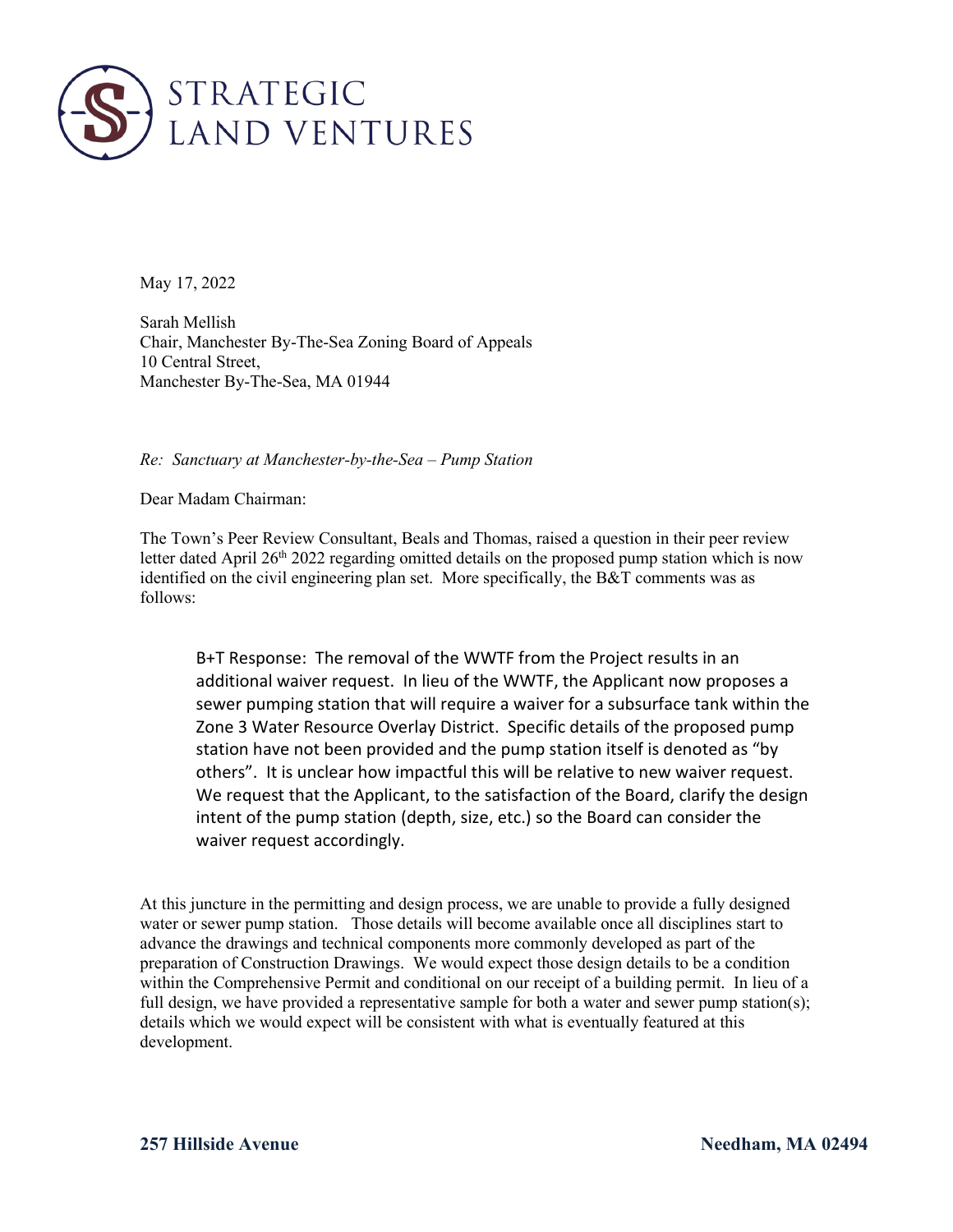

## **Sample Sewer Pump Station:**



RГ 桓魯

EV OF HOULDADING<br>Lindwan Accasulin

- RAS ALPHORT  $1700000$ 

15 | 1,000 P.S.) MINEM.<br>STRENGTH @ 28 (A1)

809580

⊐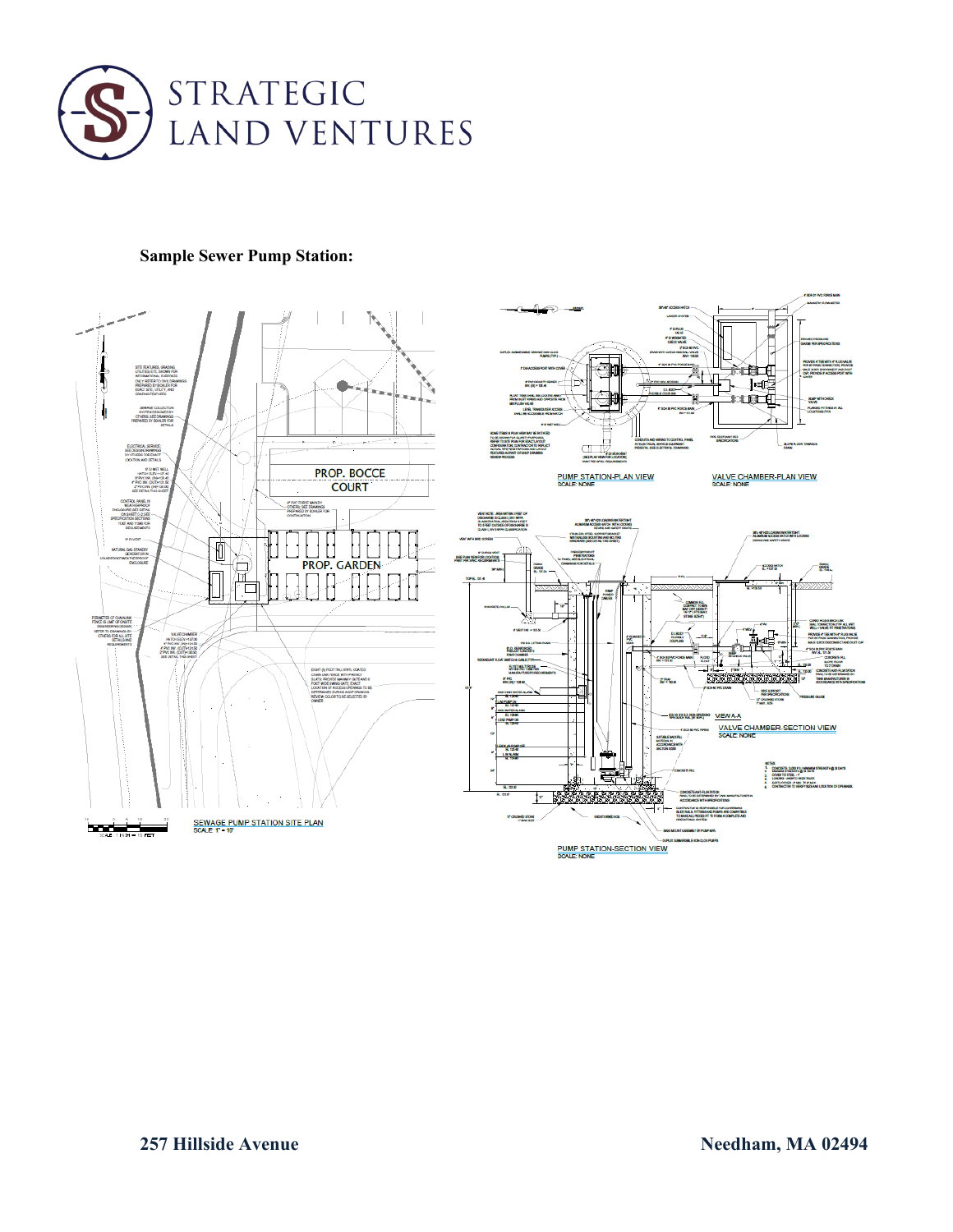

## **Sample Water Pump Station:**